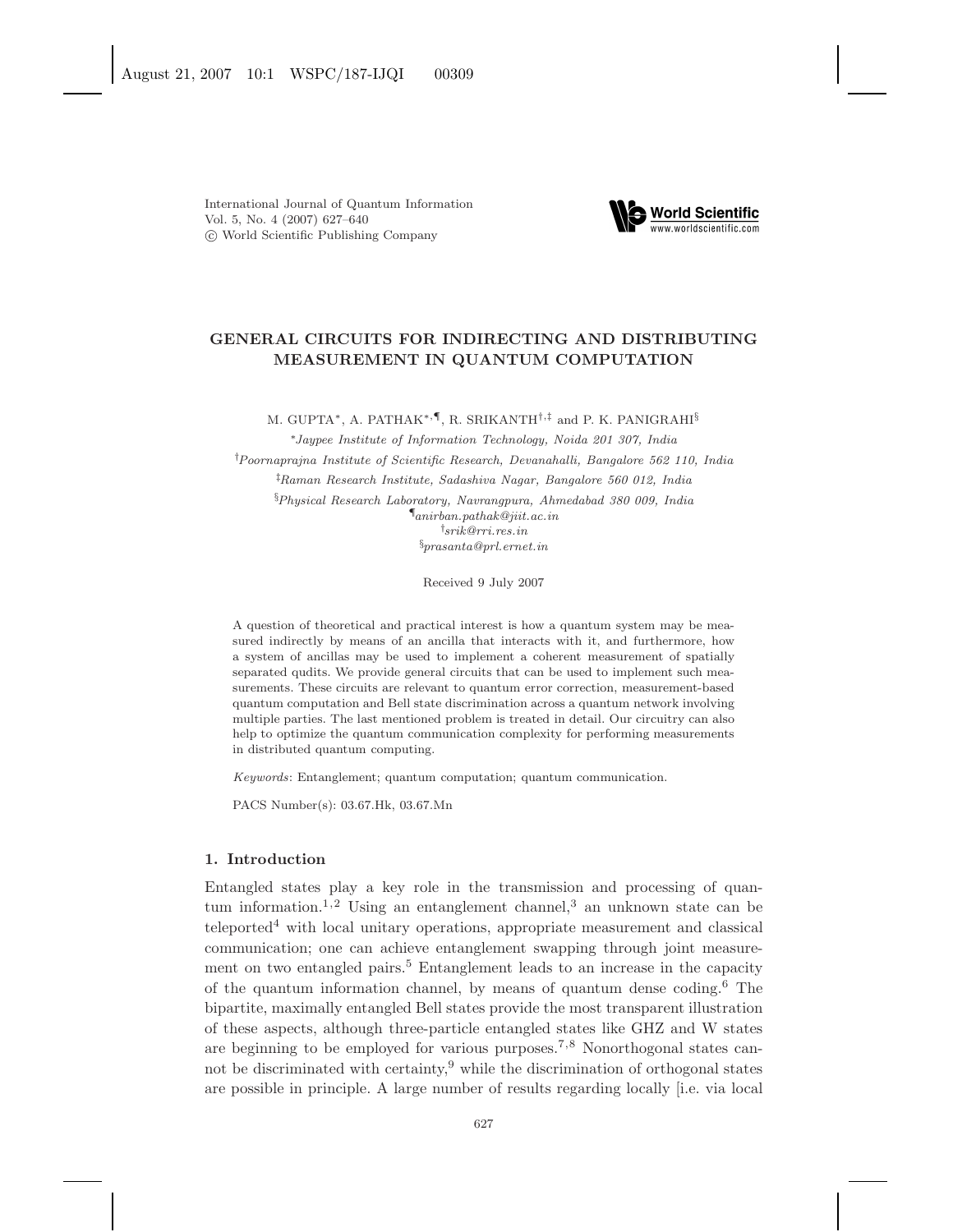operations and classical communication (LOCC)] distinguishing various orthogonal states shared between two distant parties, have recently been established.<sup>10–15</sup>

In contrast to the above works, which are concerned with *local* distinguishability of one or more copies of orthogonal states, in the present work, we study the related but quite different and less restricted problem of implementing measurements on multi-qudit states across a quantum network in which quantum communication of ancillary qubits is allowed. Our goal is to obtain (efficient) circuits for such a *distribution of measurement*. Except for some basic similarity, our proposed task is quite different from that of local distinguishability in several ways: (1) in our task, quantum communication is permitted; (2) as a direct consequence, our results always require only a single copy of the measured state. In contrast, local distinguishability results depend on the number of states to be distinguished and copies thereof. For example, if only one copy of one of two Bell states is given, it can be identified,<sup>10</sup> but not if any of the four Bell states are admissible; (3) as another direct consquence of  $(1)$ , our method of measurement is always non-destructive, i.e. if the measured state is one of the orthogonal states to be discriminated, then it is not destroyed. In contrast, local distinguishability necessarily consumes an identified Bell state. Of course, the outcome of this task can be used to locally recreate the identified Bell state, provided pre-shared entanglement is available. However, this is essentially a destroy-recreate method, which is not non-destructive; (4) the multi-qudit measurement we implement is always incomplete, i.e. it distinguishes between classes of orthogonal basis states in a given basis, rather than all the basis states. (However, these measurements are non-destructive, so that repeated measurements may be made to effectively implement a complete measurement, such as distinguishing the full set of  $n$ -qudit Bell states.)

It may be noted that our use of quantum communication can be replaced by that of priorly shared entanglement. Each instance of transmission of a qudit is then substituted by teleportation by consuming the entanglement.

If quantum communication is allowed, obviously the direct method for implementing a multi-qubit measurement is to bring the qudits together for joint measurement, and then redistribute them.<sup>16–20</sup> Alternatively, they may be separately brought into interaction with a common ancilla, which is then measured to obtain the relevant information. We will be concerned with the latter sort of indirect, ancilla-mediated measurement circuits.

This work presents a general strategy for obtaining circuits which indirectly distribute measurement. The basic theory underlying our circuits is presented in Sec. 2. In particular, our method is used in Sec. 4 to implement *incomplete* measurements, which are useful in quantum error correction, $2^{3,24}$  measurement-based quantum computation<sup>28–35</sup> and Bell-state discrimination.<sup>21</sup> In generalizing the latter work, we introduce a new kind of generalized Bell states, and provide circuits that distribute their discrimination. In Sec. 5, we point out that our circuits can also lead to lower quantum communication complexity in distributed computing. Finally, we conclude with Sec. 6.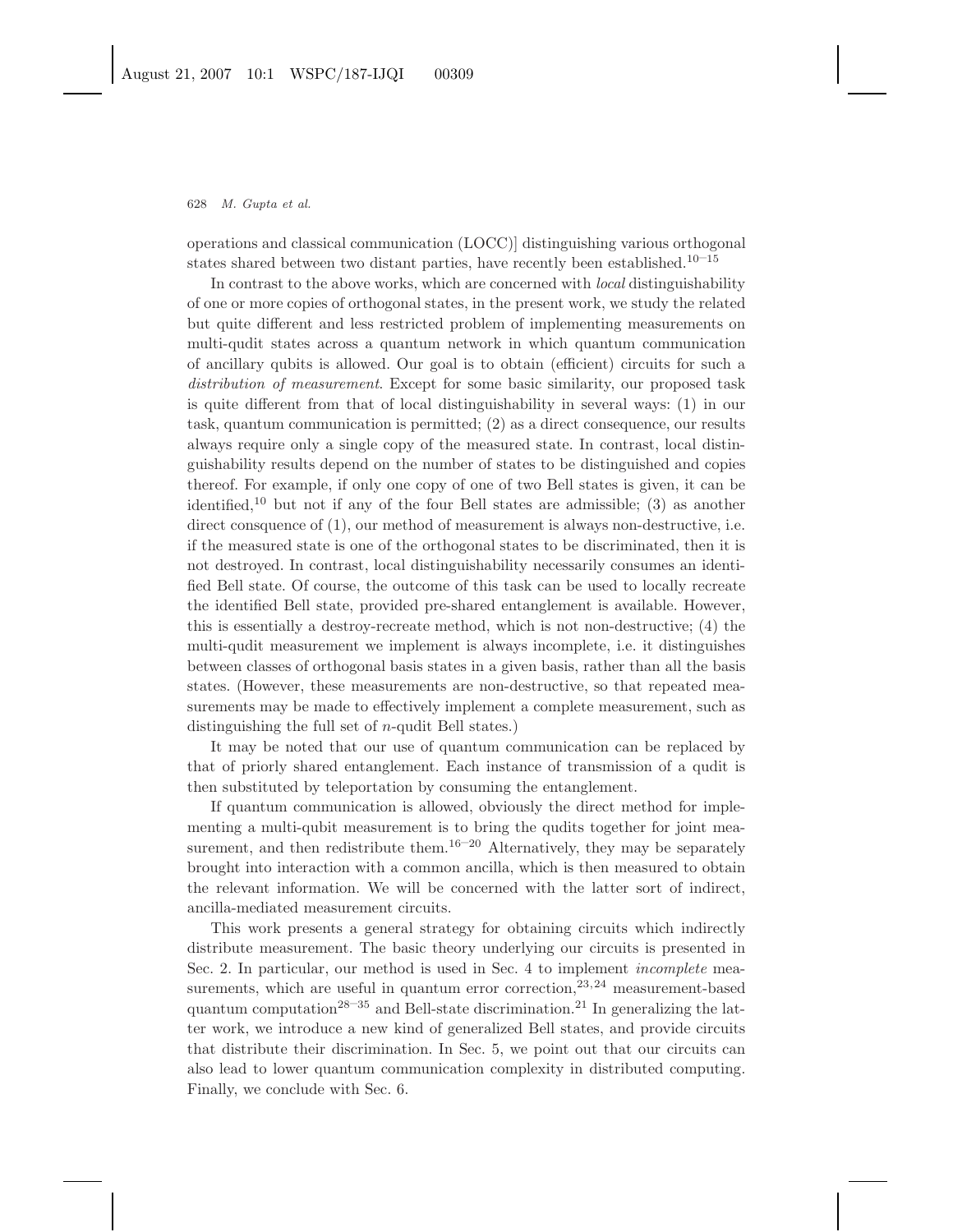# **2. Indirecting Quantum Measurement**

Suppose we wish to measure observable  $W$  on system  $A$ , which is difficult to measure, but couples well with another system  $B$  that is amenable to easier measurement. System B is measured in a suitable basis  $W_B$ , the output of which should indicate the result of indirectly measuring  $W$  on  $A$ . In our case, we choose  $W_B$  to be the computational basis always. An experimental situation of this kind is presented in Ref. 39. We desire a method whereby  $B$  can be used as an ancilla through which  $W$  is measured indirectly on  $A$ . To this end, we require that the two systems be evolved together according to a suitable two-particle unitary operation  $V$ , followed by a measurement on ancilla  $B$  in the computational basis. If the system  $A$  is in an eigenstate of W, then the indirect measurement should of course not destroy the state. In our terminology, we say that the measurement of W on A is *indirected* or delegated to ancilla B.

We now present a method of constructing  $V$  given  $W$ . For the special case where W is a qubit observable with eigenvalues  $\pm 1$ , cf. Fig. 10.13, Ref. 1, where V is given by a controlled- $W$  operation, with  $B$  serving as control qubit and  $A$  as the target qubit. Our first result, Theorem 1, is that given observable  $W$ , its measurement can be indirected by means of a controlled- $U$  interaction, where  $U$  is an operator compatible with W, i.e.  $[W, U] = 0$ . If, further, U and W also share the degenerate eigenspaces, if any, then we can write  $W = q(U)$ , where q is in general a complex valued function. The operators  $U$  and  $W$  satisfying this stronger condition are said to be functionally compatible. Throughout the present work, the symbols  $I, X, Y$ and Z denote the Pauli operators.

**Theorem 1.** *Given observable* W *for a system and a unitary operator* U *functionally compatible with it*, *measurement of* W *can be indirected to an ancilla using the control-operation given by*  $C_U \equiv \sum_j |j\rangle\langle j| \otimes U^j$ , *where the ancilla serves as the control-particle.*

Proof. The unitary operator can in general be written in its diagonal basis by  $U = \sum_{j,k} e^{2\pi i j/d} |j;k\rangle\langle j;k|$  ( $0 \le j \le d-1$ ), where index k accounts for degeneracy, and is dropped in the absence of degeneracy. The observable compatible with it is designated to be  $W = \sum_{j,k} f(j)|j;k\rangle\langle j;k|$ , where  $f(\cdot)$  is any real-valued function. We observe that  $U$  and  $W$  are not only compatible, but must share their degenerate subspaces. The state to be measured is some  $|\Psi\rangle = \sum_{k,l} \alpha_{k,l} |k; l\rangle$  entering the upper wire in Fig.  $1(a)$ . At stage 1, the state of the ancilla-system complex is  $d^{-1/2}\sum_{j,k,l}\alpha_{k,l}|j\rangle_a|k;l\rangle_s,$  where the first ket denotes the ancilla, the second denotes the principal system (the subscripts are dropped whenever there is no danger of confusion). Via action of the controlled- $U$  gate, in stage 2, the state of the complex is  $d^{-1/2} \sum_{j,k,l} \alpha_k e^{2\pi \iota jk/d} |j\rangle_a |k;l\rangle_s$ . At stage 3, by the action of  $H_d^{\dagger}$ , the above state is transformed to  $d^{-1/2} \sum_{j,k,l,m} \alpha_k e^{(2\pi \iota j/d)(k-m)} |m\rangle_a |k;l\rangle_s = \sum_{k,l} \alpha_{k;l} |k\rangle_a |k;l\rangle_s$  since the summation over j is non-vanishing only when  $k = m$ . Therefore, a measurement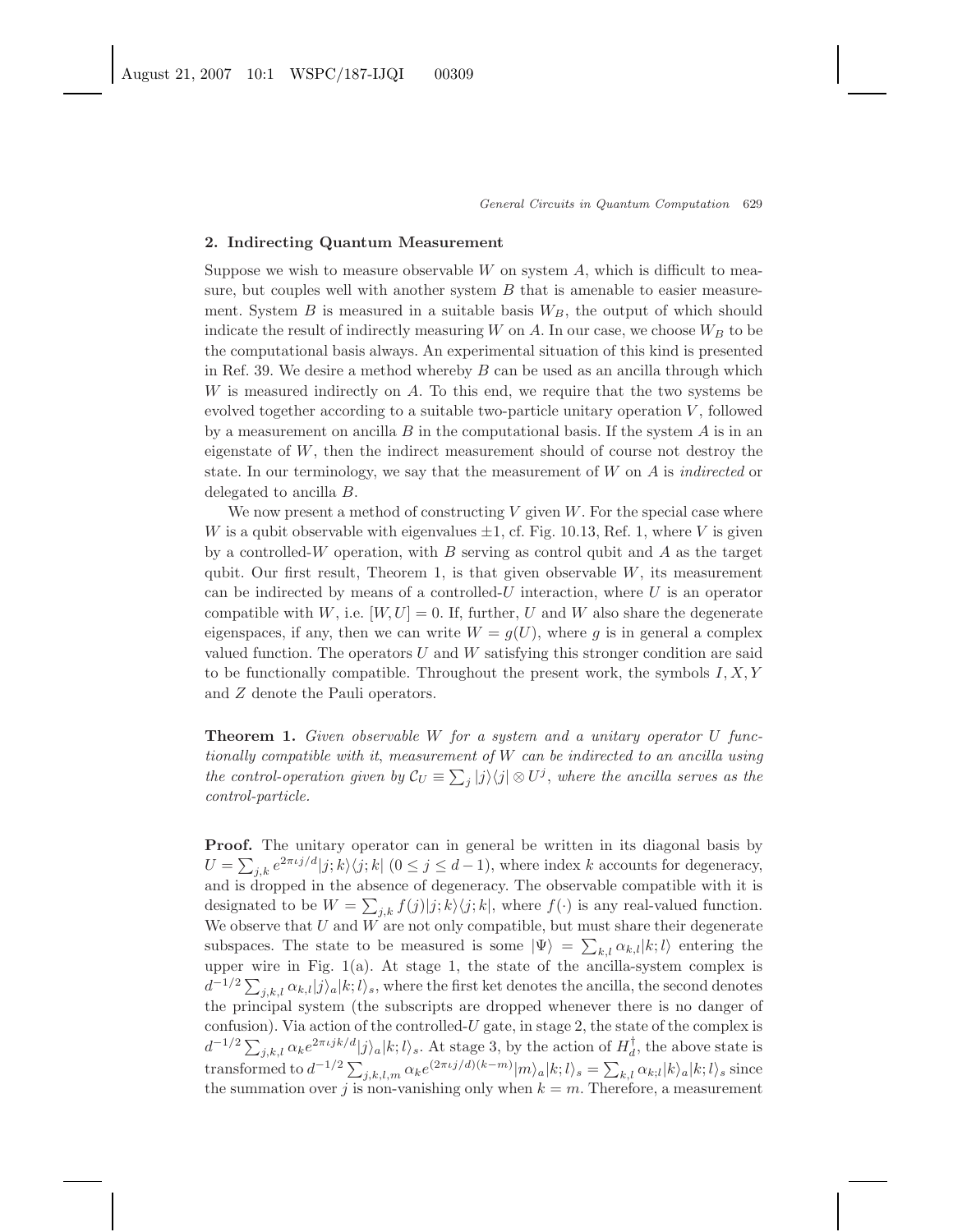

Fig. 1. Circuit for indirecting measurement from a principal system to an ancilla. The upper wire denotes an arbitrary system, on which measurement of *W* is indirectly performed by means of an ancilla (lower wire). The circle-link represents the generalized controlled- $U$  operation  $\mathcal{C}_U$ .

on the ancilla in the computational basis  $\{|j\rangle\}$  is equivalent to a measurement of observable W on the system.  $\Box$ 

Some points worth noting are: if the system was initially in an eigenstate of W, the indirect measurement is nondestructive, and the state remains available for future use. If  $W$  (and hence  $U$ ) is degenerate, then the measurement is incomplete, i.e. the measurement projectors, given by  $\Pi_j \equiv \sum_k |j,k\rangle \langle j,k|$ , are of dimension greater than one.

### **3. Distributing Quantum Measurement**

A direct measurement (i.e. one not mediated by an ancilla) of a multipartite observable, whose eigenstates are in general entangled, cannot be performed except by bringing together all the qudits and measuring them jointly (otherwise, the nosignalling condition would be violated). In this sense, a direct measurement on a multipartite system cannot in general be *distributed*. In contrast, the indirect measurement described in the preceding section may be distributed as follows. The ancilla interacts separately first with one qudit. It is then quantum communicated to another system qudit, with which it interacts, and so forth, for any other possible system qudits. Finally, the ancillary qudit is measured in a suitable basis  $W_B$ , the output of which should indicate the result of measuring the corresponding multiparticle observable on the qudits. In our case, we choose  $W_B$  to be the computational basis always.

A sufficient condition for the distributability of (indirect) measurement is that the operator U is a tensor product of unitary qudit operators, e.g.  $X \otimes X \otimes Z$  or  $X \otimes Y$ , etc. In this case, the control-operation is obtained by replacing each of the operators in the product by the corresponding control-operation. In other words, the control-U of Theorem 1 can be broken up into a set of control-gates acting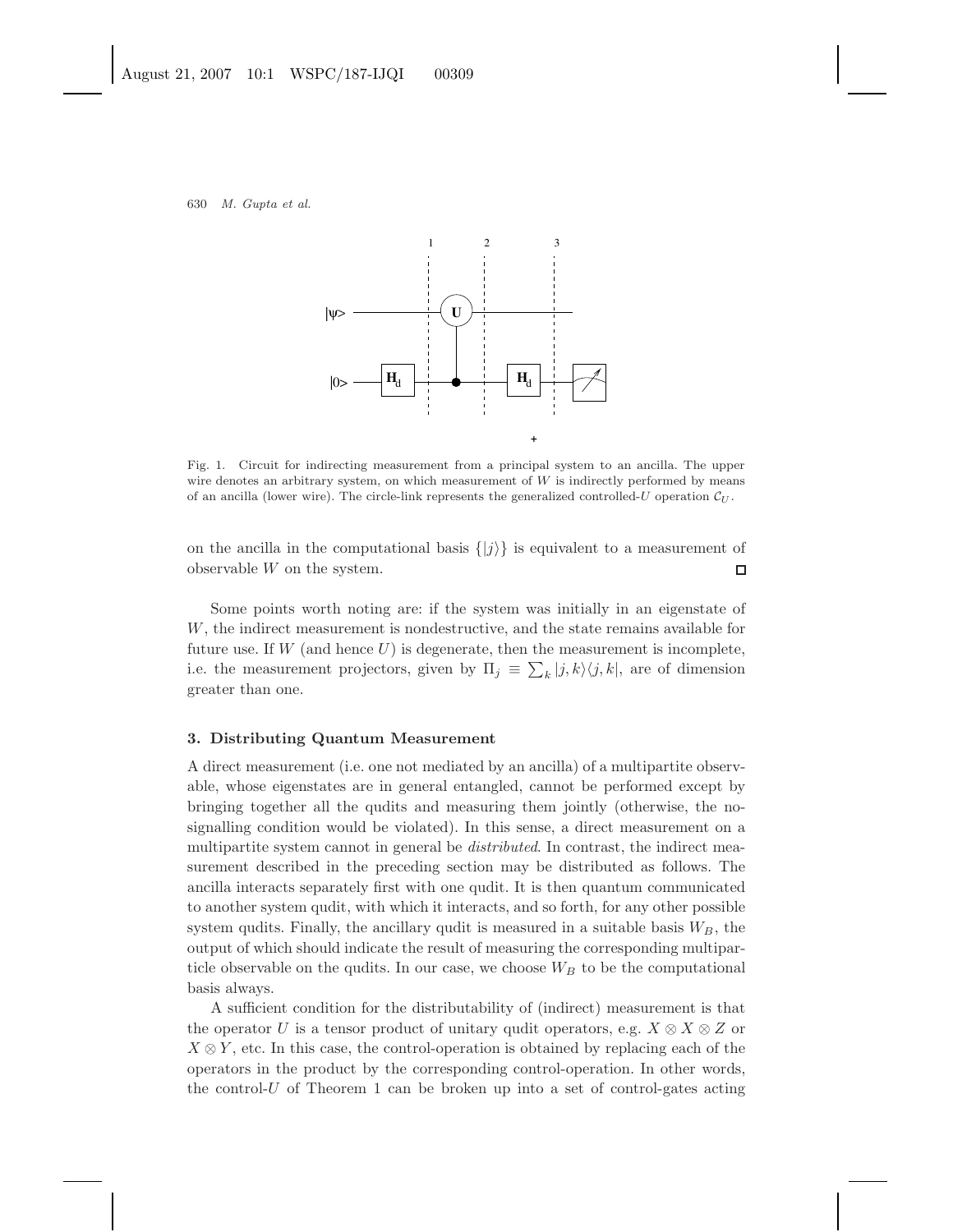pairwise on each system qudit from a common ancillary qudit, before the ancilla is finally measured. This is the feature that enables distribution of the measurement.

The indirect measurement so effected is necessarily *incomplete*, and the corresponding observable W is necessarily incomplete/degenerate, because the measured n-qudit system is of dimension  $d^n$   $(n \geq 2)$ , whereas the ancilla is only d-dimensional. Therefore, if the required measurement is *complete*, we must be able to express it as a set of incomplete measurements that are distributable in the above sense. The next section gives an example where in a complete Bell state, discrimination is obtained by a set of incomplete, distributed measurements which yield parity and phase information.

Our method of distribution is stated more clearly in Theorem 2.

**Theorem 2.** *Let* U *be a unitary operator compatible with degenerate observable* W, such that  $U = \bigotimes_m U_m$ , where  $m = [1, 2, \ldots, n)$  labels subsystems. The indirect *measurement of* W *can be distributed by means of separate controlled operations on the individual subsystems* j *from the same ancilla. The control-operations may be performed in any order* [*e.g. Fig.* 2(a)] *or grouped together* [*e.g.* 2(b)]*.*

**Proof.** From Theorem 1, the required controlled operation is  $\mathcal{C}_U = \sum_j |j\rangle\langle j| \otimes j$  $U^j = \sum_j |j\rangle\langle j| \bigotimes_m (U_m)^j$ . Thus, the controlled operation can be broken up into single-qudit controlled operations with  $n$  target qudits interacting with a single control qudit action. We will call this type 1 decomposition (cf. Fig.  $2(a)$ ) for the case  $n = 4$ ). Further, the last expression above can be written as  $(\sum_j |j\rangle\langle j| \otimes (U_1)^j \otimes$  $\mathbb{I}^{\otimes (n-1)}(\sum_{j'} |j'\rangle\langle j'|\otimes \mathbb{I}\otimes (U_2)^{j'}\otimes \mathbb{I}^{\otimes (n-2)})\cdots(\sum_{j''} |j''\rangle\langle j'|\otimes \mathbb{I}^{\otimes (n-1)}(U_n)^{j''}).$  Therefore  $\mathcal{C}_U = \mathcal{C}_{U_1} \times \mathcal{C}_{U_2} \times \cdots \mathcal{C}_{U_m}$ , where  $\mathcal{C}_{U_k} \equiv \sum |j\rangle\langle j| \otimes (U_k)^j$ . Since the  $\mathcal{C}_{U_j}$ 's commute with each other, they may be performed in any order. This is type 2 decomposition [cf. Fig. 2(b)], in which the ancilla interacts with each qudit separately. The ancilla is quantum communicated from one to another system qudit in order to make it available for the control-gate action with that system qudit. □



Fig. 2. Two equivalent ways of distributing an (indirect) measurement of  $X^{\otimes n}$ . The four upper wires denote four qubits of the measured system. The crossed circle-links represent CNOT operations. The control-operations may be (a) clustered into a single collective control-operation, or (b) performed in sequence (in any order).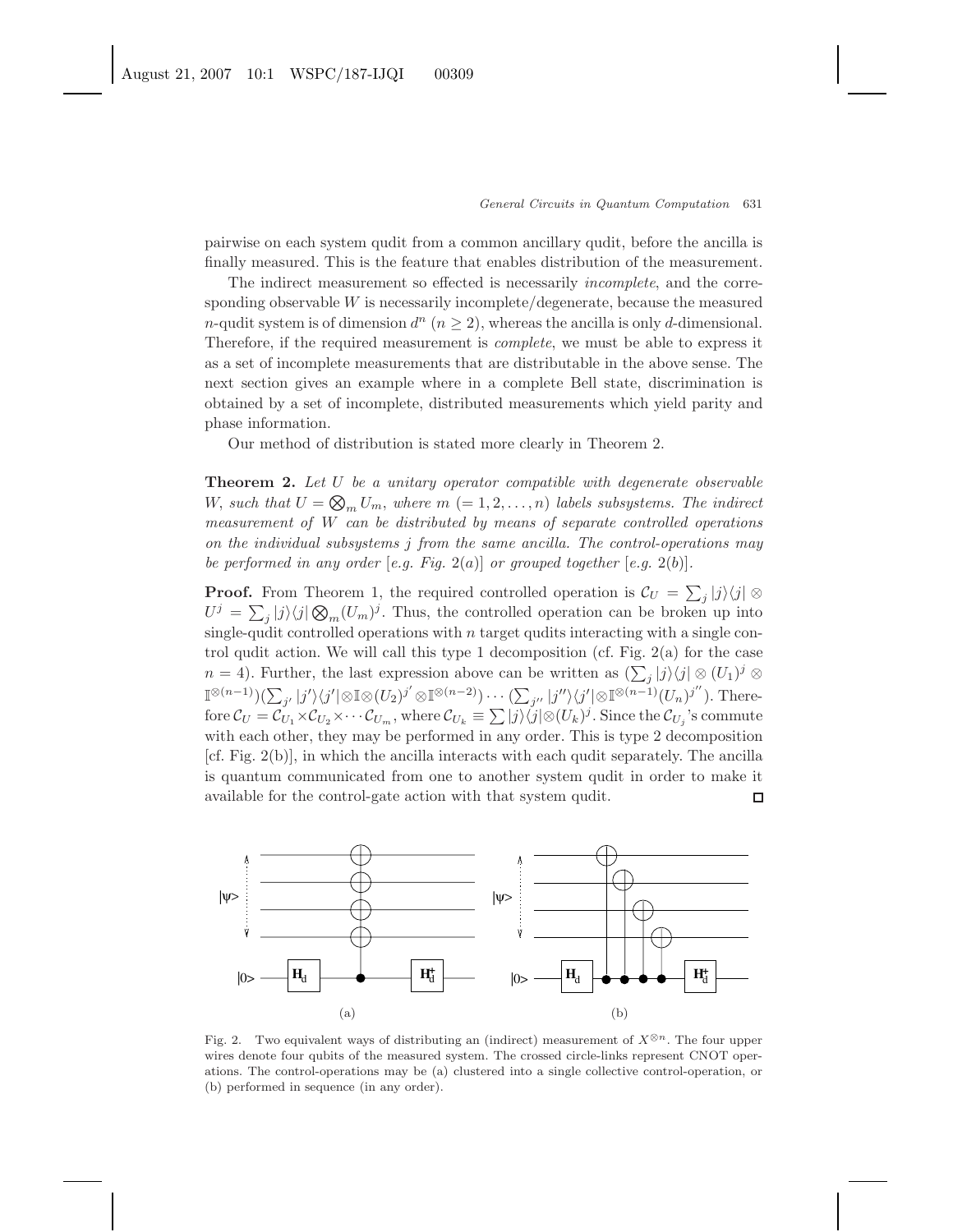#### 632 *M. Gupta et al.*

Note that  $W$  itself need not have the product form of  $U$ . Given some function  $g, W = g(U)$  will not have the product form unless g preserves product structure, i.e.  $g(abc \cdots) = g(a)g(b)g(c) \cdots$ . In particular, we may select  $g(\cdot) = \exp[-i \log(\cdot)],$ which has this property. If  $U = \sum_{j,k,...} \left( e^{2\pi i j/d} |j\rangle\langle j| \otimes e^{2\pi i k/d} |k\rangle\langle k| \otimes \cdots \right)$ , then  $W' = \sum_{j,k,\dots} \left( e^{2\pi j/d} |j\rangle\langle j| \otimes e^{2\pi k/d} |k\rangle\langle k| \otimes \cdots \right)$ . In the case of Pauli operators, the situation is simpler because any tensor products of Pauli operators is both Hermitian and unitary, and we can simply set  $W = U$ , i.e. given observable W, a unitary operator compatible with it is itself. A case where this simplicity is not available is considered in the next section.

A natural application of the above results is in situations requiring incomplete measurements. For example,  $X \otimes X$  is incomplete (if measured without projecting the two qubits individually). It represents the "phase observable" for a twoqubit system, whose two eigenspaces are spanned by  $\{ |00\rangle + |11\rangle, |01\rangle + |10\rangle \}$ and  $\{|00\rangle - |11\rangle, |01\rangle - |10\rangle\}$ . From Theorems 1 and 2, we know that incomplete  $X \otimes X$  can be implemented using two CNOTs and an ancilla. Figure 2 gives alternative ways to indirect measurement of  $X^{\otimes 4}$ : Fig. 2(a) shows how it can be indirected using a single multiqudit control-operation; Fig. 2(b) shows how it can be broken down into a set of two-qubit interactions, and in principle, distributed.

A family of quantum error correcting codes that can be systematically built from classical linear codes are the Calderbank–Shor–Steane (CSS) codes<sup>23,24</sup> which can be described using the more general stabilizer formalism. $40,41$  Here, the code C is chosen to lie in the  $+1$  eigenspace of commuting operators  $M_i$ , which must be tensor products of Pauli matrices. By choosing a sufficient number of  $M_j$ 's, one can ensure that for any pair of distinct correctible errors  $E_1, E_2$ , there is an  $M_j$ that anticommutes with  $E_1E_2$ , which allows the errors to be distinguished via the error correction condition. The  $M_i$ 's form the set T, the *stabilizer* of the code C. To detect and determine an error, it suffices to measure the  $n - k$  generators  $g_i$ of  $T$ . As a simple application of the above two theorems, we can construct circuits to measure the generators. We note the following two facts: (1) The  $g_i$ 's are Hermitian operators drawn from the Pauli group, so that they are also unitary. To indirect their measurement, we set  $W = U$  in Theorem 1; (2) they are tensor products of local operators (Pauli operators, here), which means that we can apply Theorem 2.

For example, consider a generator to the stabilizer of the 7-qubit Steane code, XIIIXXX, where the tensor product between successive operators is implicit. Theorem 1 implies that this syndrome can be measured indirectly by applying the controlled operation  $|0\rangle\langle 0| \otimes IIIIIII + |1\rangle\langle 1| \otimes XIIIIXXX$ , where the first qubit is an ancilla. Next, Theorem 2 shows that the X's can be replaced with CNOTs from an ancilla onto the 1st, 5th, 6th and 7th system qubits. This gives the first syndrome measurement in Fig. 10.16 of Ref. 1, which is similar to measurement of the Steane code stabilizer generator  $ZIZZIIZ$ , where the  $Z$ 's are replaced with controlledphase gates (cf. Fig. 10.16 of Ref. 1). In this way, our method of constructing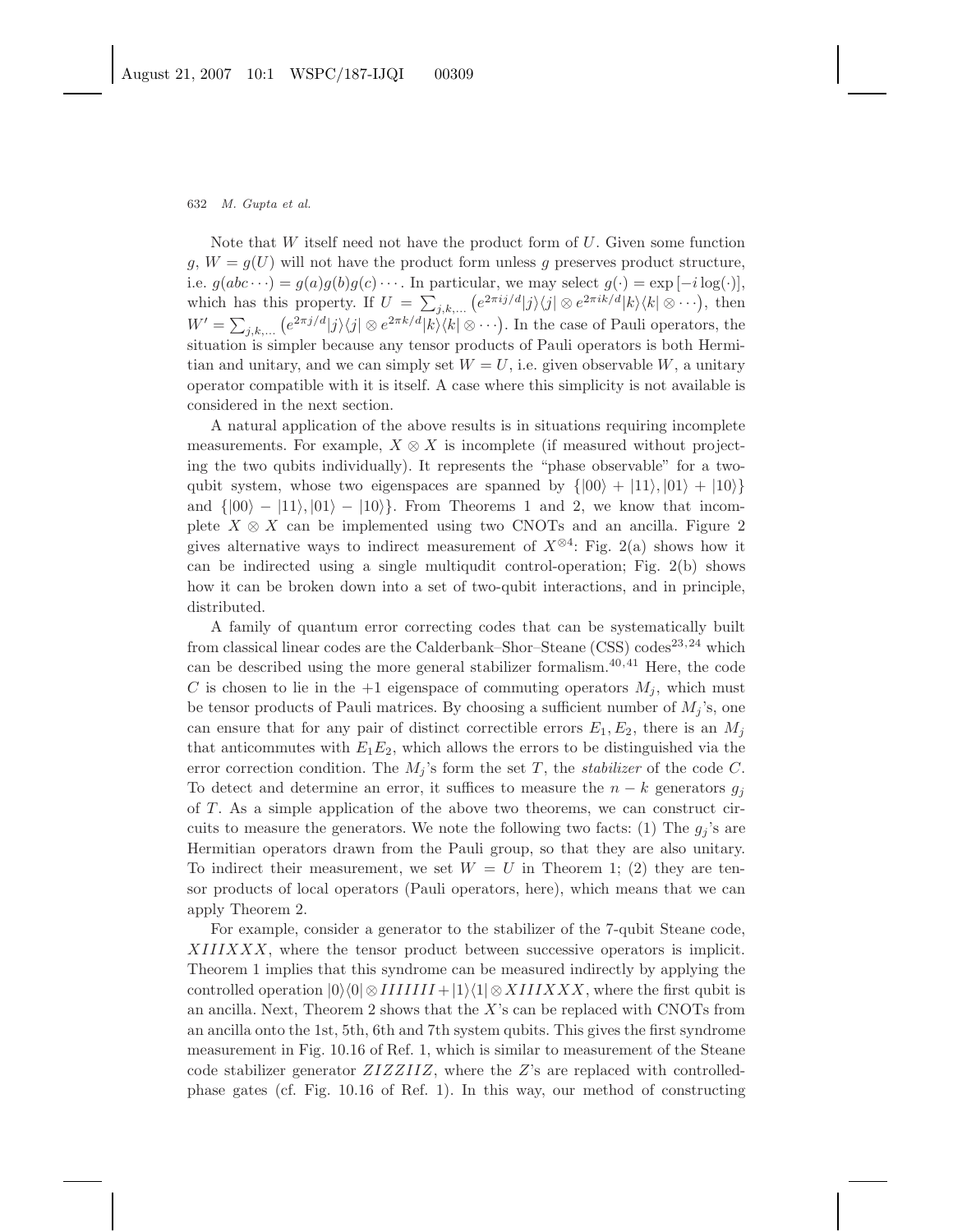circuits can be applied to any syndrome computation. It can similarly be extended to codes living in the Hilbert space of higher-dimensional qudits.

Incomplete measurements corresponding to the product of operators are also essential in measurement-based quantum computation. The latter is a novel paradigm of universal quantum comptutation, recently studied by several authors,<sup>25−35</sup> who show, surprisingly, that universal quantum computation is possible using only measurements as computational steps. Two distinct models of measurement-based quantum computation are teleportation-based quantum computation  $(TQC)^{28-30}$  and one-way quantum computation,  $31-33$  also called clusterstate quantum computing. TQC, which employs teleportation as a quantum computation primitive, was evolved from the idea of indirectly effecting certain gates and measurements, using ancillas. The method was generalized  $25-27$  by understanding the connection to teleportation.<sup>36</sup>

For example, a TQC strategy to teleport two qubits through a CNOT gate makes use of 2-qubit incomplete measurements  $Z \otimes Z$  and  $X \otimes Z$  on an input state  $|\psi\rangle$  and an ancilla (see Eq. (34) of Ref. 35). Being the tensor products of Pauli operators, they are straightforwardly indirected and distributed. In particular, the operator  $Z \otimes Z$  is simply the parity operator for Bell states, and its indirect measurement can be distributed using, as we shall see later, the circuit such as that in the second or third box in Fig. 4. Such simple recipes allow us to indirect a universal set of operations for quantum computation. In principle, this can be used to distribute TQC over a quantum network.

### **4. An Example: Distribution of Discrimination of Bell-States**

The requirement that the distributed measurement must be an incomplete measurement of a certain type need not be restrictive. In this section, we give an example of a complete measurement  $W$  that can be implemented by means of several incomplete measurements  $W_i$  such that the  $W_i$ 's can be distributed. This allows us to effectively distribute the measurement of  $W$ .

We consider the problem of distributing Bell-state discrimination among  $n$ qudits. The full observable  $W$  in this case has generalized Bell states as its eigenstates, and lives in the Hilbert space  $\mathcal H$  of dimension  $d^n$ , where each qudit is d-dimensional. We will show how  $W$  can be analyzed into a set of incomplete measurements corresponding to relative parity and phase, which are distributed.

The two-qubit case was considered in Ref. 21, where two separated users wish to perform a distributed Bell state measurement via quantum communication, and the states to be discriminated are the usual Bell states  $|\Phi^{\pm}\rangle = (1/\sqrt{2})(|00\rangle \pm |11\rangle)$  and  $|\Psi^{\pm}\rangle = (1/\sqrt{2})(|01\rangle \pm |10\rangle)$ . These are the eigenstates of  $X \otimes X$  and  $Z \otimes Z$ , which are also unitary. These operators commute with each other and have a manifestly product form. We can regard  $X \otimes X$  as the phase observable (in that it informs us whether the Bell state contains a + or  $-$ ) and  $Z \otimes Z$  as the parity observable (in that it informs us whether the superposition terms have odd or even parity). Thus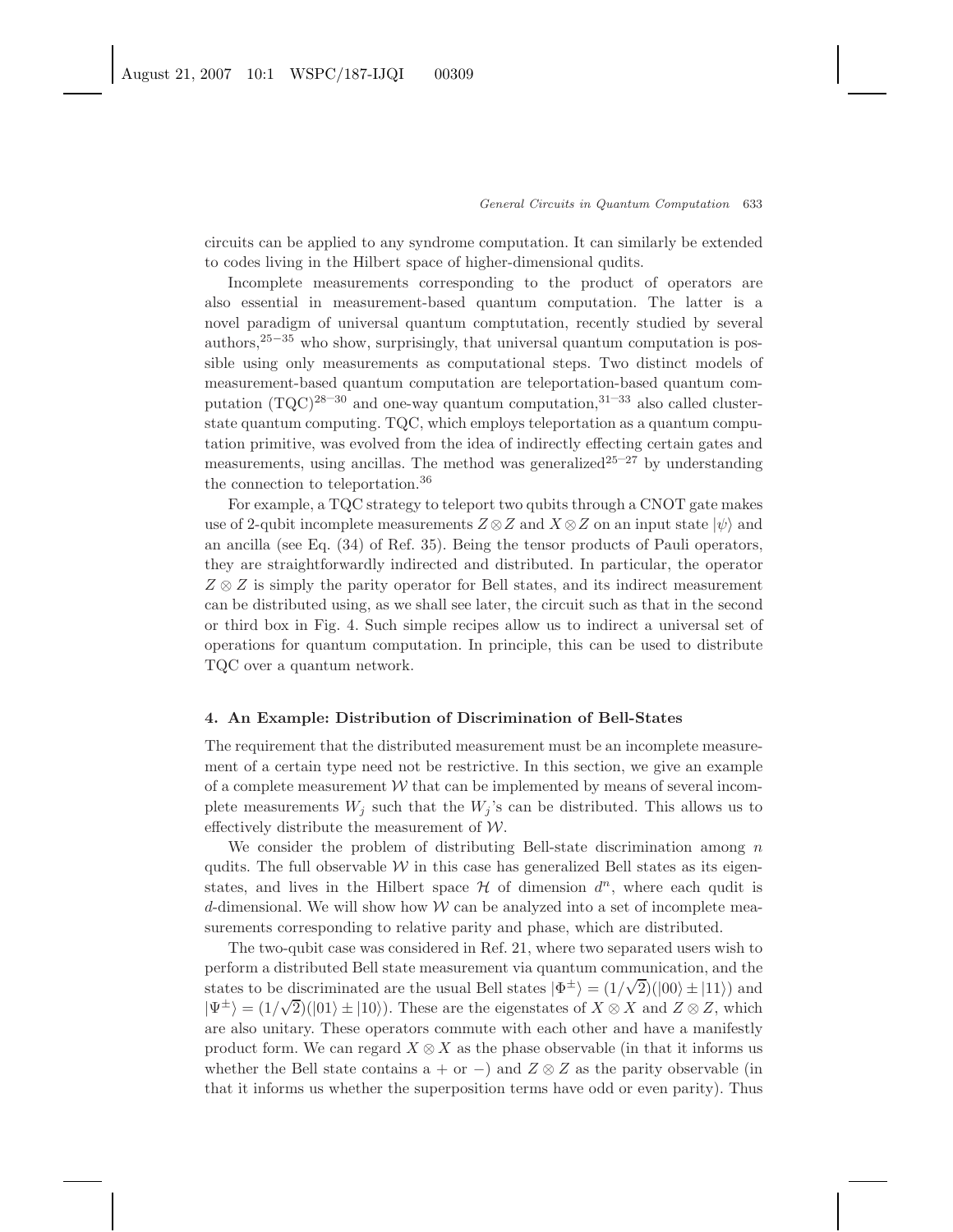634 *M. Gupta et al.*

we can apply Theorems 1 and 2 to measure  $X \otimes X$  and  $Z \otimes Z$  incompletely, to get complete information of the Bell state.

More generally, we can readily extend these results to the two-qudit space.<sup>22</sup> We replace the Pauli matrices with their  $d$ -dimensional analogs.<sup>42</sup> Accordingly, instead of X and Z, we have  $X_d$  and  $Z_d$ , respectively, given by the action:

$$
Z_d|j\rangle \mapsto e^{2\pi\iota j/d}|j\rangle; \quad X_d|j\rangle \mapsto |j+1\rangle,\tag{1}
$$

where the increment in the ket is in mod d arithmetic. The operators  $X_d$  and  $Z_d$ are related by a Fourier transform  $X_d = H_d Z_d H_d^{\dagger}$ , where  $H_d$  is the generalized Hadamard transformation given by:

$$
(H_d)_{jk} = \frac{1}{\sqrt{d}} e^{-2\pi \iota j \cdot k/d}.
$$
\n<sup>(2)</sup>

Unlike the qubit case,  $Z_d$ ,  $X_d$  and  $H_d$  are not Hermitian. The  $d^2$  2-qudit Bell states are<sup>36</sup>:  $|\Psi_{pq}\rangle = 1/\sqrt{d} \sum_j e^{2\pi \iota j p/d} |j\rangle |j+q\rangle$   $(0 \le p, q \le d-1)$ , the simultaneous eigenstates of  $X_d \otimes X_d$  and  $Z_d \otimes Z_d^{\dagger}$ , with eigenvalues  $e^{-2\pi i p/d}$  and  $e^{-2\pi i q/d}$ . Parameter  $p$ denotes the generalized phase, and q denotes the generalized parity. Thus,  $X_d \otimes X_d$ and  $Z_d \otimes Z_d^{\dagger}$ , can be considered as unitary operators compatible with the generalized "phase observable"  $M_p$ , with eigenvalues  $p$ , and the generalized parity observable  $M_q$ , with eigenvalues q. In fact,  $X_d \otimes X_d = e^{-2\pi i M_p/d}$  and  $Z_d \otimes Z_d^{\dagger} = e^{-2\pi i M_q/d}$ .

The generalization of the CNOT that one obtains according to the definition given in Theorem 2 is:

$$
\mathcal{C}_{X_d}:|j\rangle|k\rangle \mapsto |j\rangle|j+k\rangle,\tag{3}
$$

where the first (second) qudit is the control (target). Consider indirecting the measurement of  $Z_d$  on a qudit. Following Theorem 1, this measurement can be indirected using  $\mathcal{C}_{Z_d}$ , which is a controlled-phase operation. That is, in Fig. 1, we set  $U \equiv Z_d$ . However, by means of Hadamards, it is possible to turn  $\mathcal{C}_{Z_d}$  into a  $\mathcal{C}_{X_d}$ operation. To see this, we note that for any integer  $j$ ,

$$
(Z_d)^j = (H_d X_d H_d^{\dagger})^j = H_d (X_d)^j H_d^{\dagger}.
$$
\n
$$
(4)
$$

We can therefore replace the unitary  $U \equiv Z_d$  in the upper wire of Fig. 1 by an  $X_d$ , sandwiched between Hadamards outside the control operation. Thus, the indirection of the measurement of  $Z_d$  is equivalent to the circuit in Fig. 3(a). Furthermore, a circuit identity means that, by dropping the Hadamards in Fig. 3(a), reversing the control direction and taking the transpose-conjugate, we perform an equivalent operation, depicted in Fig. 3(b). This identity is proved in Theorem 3, which provides a qudit equivalent of the qubit control reversal depicted in Fig. 10 of Ref. 38.

**Theorem 3.** *The measurement circuits depicted in Fig.* 3 *are equivalent.*

**Proof.** Let the incoming state of the two qudits be  $|\Psi\rangle = \sum_{jk} \alpha_{jk} |j\rangle |k\rangle$  (we ignore the fact that the summation can run on a single index on account of Schmidt decomposability). It may be seen that at stages 1–3, this state is successively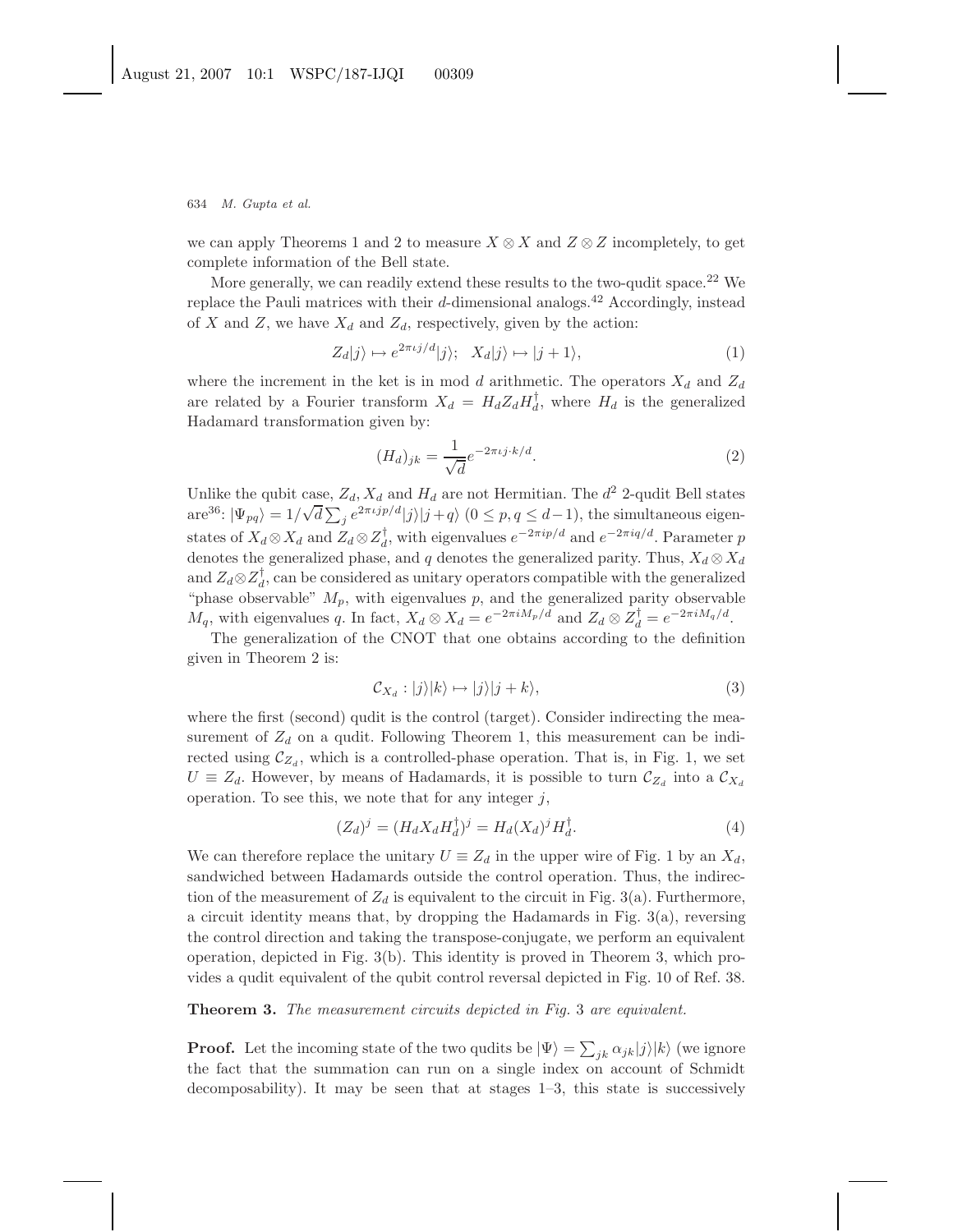

Fig. 3. The above circuits are equivalent to indirecting measurement of  $Z_d$ . The measured principal system enters in the upper wire, the ancilla is the lower wire. Dropping the Hadamards reverses the direction of control.

transformed first into  $|\Psi_1\rangle \equiv (1/d)(\sum_{j,j',k,k'} (\alpha_{jk} \exp[(2\pi \iota/d)(-jj'-kk')]|j'\rangle|k'\rangle)),$ then  $|\Psi_2\rangle \equiv (1/d)(\sum_{j,j',k,k'} (\alpha_{jk} \exp[(2\pi \iota/d)(-jj'-kk')]j'+k'\rangle |k'\rangle)),$  and finally  $|\Psi'\rangle \equiv (1/d^2)(\sum_{j,k,j',k',j'',k''}\alpha_{jk} \exp[(2\pi \iota/d)(-jj'-kk'+j''[j'+k']+k''k)]|j''\rangle|k''\rangle).$ Using the fact that  $(1/\sqrt{d})\sum_{x=0}^{d-1} \exp[(2\pi \iota/d)(x \cdot y)] = \delta(y), |\Psi'\rangle$  may be simplified to  $\sum_{j,k} \alpha_j \beta_k |j\rangle |k-j\rangle$ , which is also the state obtained by applying on  $|\Psi\rangle$  the circuit in Fig. 3(b).  $\Box$ 

With these results, we can extend the *n*-qubit result of Refs. 21 and 22 to the 2qudit case, using Theorems 1–3. We now consider the more general system of "Bell states" on  $n$  qudits, which we introduce below. A complete, maximally entangled Bell basis for the Hilbert space  $\mathbb{C}^{d^n}$  is given by

$$
|\Psi_{pq_1q_2\cdots q_{n-1}}\rangle = \sum_{j=0}^{d-1} e^{2\pi\iota j \cdot p/d} |j, q_1 + j, q_2 + j, \dots, q_{n-1} + j\rangle.
$$
 (5)

We call them Bell states in the sense that any state  $|\Psi_{pq_1q_2\cdots q_{n-1}}\rangle$  is a simultaneous eigenstate of mutually commuting operators  $X_d^{\otimes n}$  and  $Z_d(j) \otimes Z_d^{\dagger}(k)$  (1 ≤ j, k ≤ (n-1) and  $j \neq k$ , having, respectively, eigenvalues  $e^{-2\pi i p/d}$  and  $e^{-2\pi i [q_k-q_j]/d}$ . They are functions of, respectively, the generalized phase observable  $M_p$ , with eigenvalues p, and the generalized relative parity observable  $M_{q_{j,k}}$  with eigenvalues  $q_k - q_j$ . In fact,  $X_d^{\otimes n} = e^{-2\pi i M_p/d}$  and  $Z_d(j) \otimes Z_d^{\dagger}(k) = e^{2\pi i M_{q_{j,k}}/d}$ .

The circuit that accomplishes indirection of the measurement of  $M_p$  and  $M_{q_{j,k}}$ is given in Fig. 4. According to Theorem 1, their measurements can be indirected using controlled- $(X_d^{\otimes n})$  and controlled- $(Z_d \otimes Z_d^{\dagger})$  operations. According to Theorem 2, these joint controlled operations can be split into controlled operations on separate target qudits. The phase variable measurement (first box) employs type 2 decomposition, with n applications of  $\mathcal{C}_{X_d}$ , which is suitable for a distributed computing context in which the ancilla is sequentially passed from one node to another. The type 1 variant of this subcircuit would be to combine all the  $\mathcal{C}_{X_d}$ 's into a single controlled action, a controlled- $(X_d)^{\otimes n}$  gate, having the effect:  $\mathcal{C}_U : |j\rangle |j_1\rangle \cdots |j_n\rangle \mapsto |j\rangle |j_1 + j\rangle \cdots |j_n + j\rangle$ , analogous to Fig. 2(b). Note that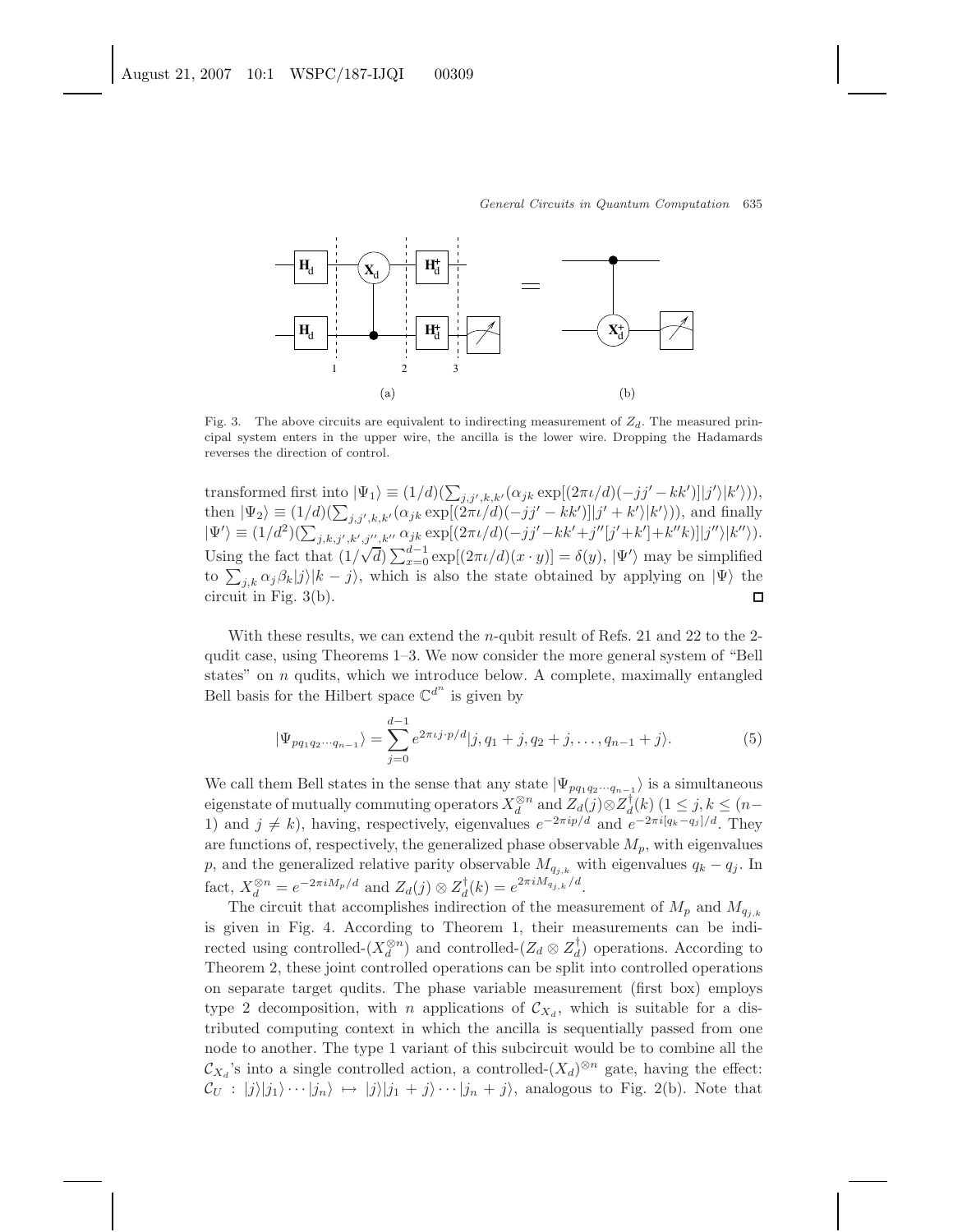

Fig. 4. Diagram depicting the circuit for the indirection of generalized orthonormal qudit Bell state discriminator. The first box depicts the indirected measurement of the generalized phase observable,  $M_p$ , compatible with  $X_d^{\otimes n}$  in type 2 configuration. The other two boxes depict the indirected measurement of an observable compatible with  $Z_d^{\dagger} \otimes Z_d$ , which yields the relative parity between the two qudits. To obtain the full information on the Bell state, *n* ancilla measurements are needed in all: one to obtain phase information *p*, and *n* − 1 needed to obtain relative parity information *qj* .

controlled- $(Z_d \otimes Z_d^{\dagger})$  is equivalent to  $(H_d \otimes H_d)(\text{controlled-(}X_d \otimes X_d^{\dagger})) (H_d^{\dagger} \otimes H_d^{\dagger}),$ which is seen by an argument analogous to Eq. (4). In type 2 configuration, the controlled- $(X_d \otimes X_d^{\dagger})$  can be written as a sequence of two  $\mathcal{C}_{X_d}$ 's acting from the same ancilla onto two different system qudits. Using Theorem 3, the direction of control can be inverted, and we get the subcircuits in the second and later boxes in Fig. 4. A total of n ancillary qudits are required, one for each incomplete,  $d$ -dimensional observable. In practical situations, the choice of the  $n-1$  pairs  $(j,k)$  of the relative parity observable will depend on the topology of the quantum communication network available (cf. Sec. 5).

### **5. Quantum Communication**

A novel practical use of the above circuits can be in overcoming restrictions coming from the topology of a quantum communication network. The classical and especially the quantum resources required to implement the network are expected to be expensive. Thus, it is worthwhile to use protocols that minimize both of them. As a particular application, suppose that we are faced with the task of nondestructively measuring quantum states in a network involving several users, who represent the network nodes. Quantum communication between the nodes is allowed but must preferably be minimized.

The direct way to perform multi-qudit measurement across a quantum network is for all other members to communicate their qudits to a single node, whose member (called, say Alice) performs a joint measurement on all  $n$  qubits or qudits to determine the state, and transmits back the measured state. For example, consider implementing Bell state discrimination across a quantum network. Alice can apply a string of  $n-1$   $\mathcal{C}_X^{\mathsf{T}}$  operations on each consecutive pair of qudits in the Bell state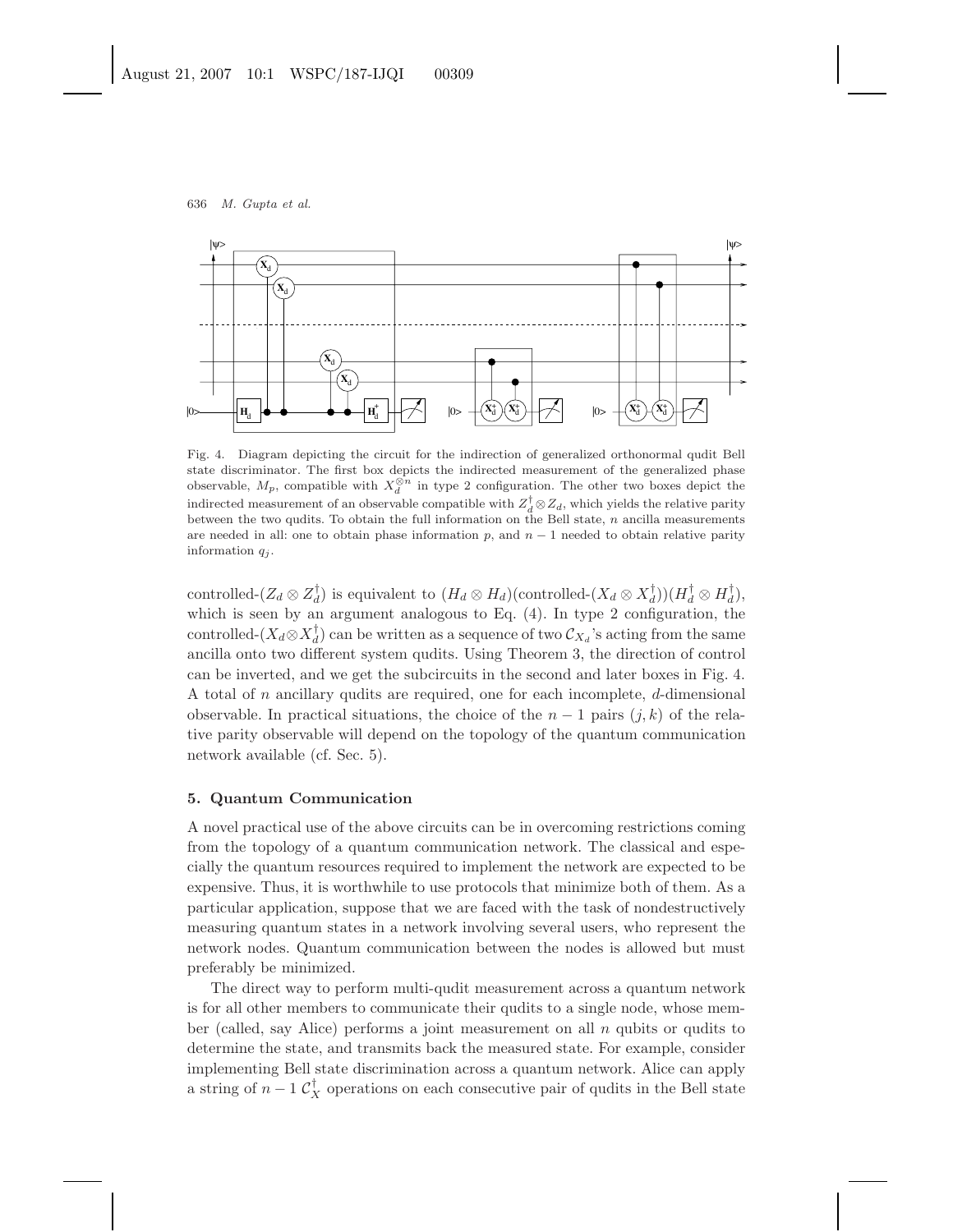$|\Psi_{pq_1q_2\cdots q_{n-1}}\rangle$  in Eq. (5), with the control (target) qudit being the preceding (following) qudit, and then finally apply  $H_d$  on the first qudit. It is easily seen that each application of  $\mathcal{C}_X^+$  will disentangle the controlled qudit from the rest. For the Bell states, this procedure effects the transformation:

$$
|\Psi_{pq_1q_2\cdots q_{n-1}}\rangle \mapsto |p\rangle|q_2-q_1\rangle\cdots|q_{n-1}-q_{n-2}\rangle. \tag{6}
$$

Subsequent measurement of each qudit in the computational basis completely characterizes the Bell state. The state thus being discriminated, the above procedure can be reversed to re-create the state  $|\Psi_{pq_1q_2\cdots q_{n-1}}\rangle$  and transmit it back to the remaining players.

In contrast, protocols based on our circuits quite generally involve only transmission of the ancilla rather than the system qudits along the network edges. At each node, the ancilla interacts with the local qudit as necessary. For example, in the case of a *n*-qudit Bell state discrimination, the ancilla measuring the phase observable  $M_p$  visits each node.

Irrespective of network topology, the direct strategy for Bell-state discrimination requires the implementation of  $2(n-1)$  two-qudit gates in all. In our method, the number of two-qudit gates is the sum of  $n$  two-qudit gates for determining the phase parameter p and  $2(n - 1)$  for determining the (relative) parities, giving a total of  $3n - 2$  two-qudit gates. From this viewpoint of consumption of nonlinear resources, our method does not offer any advantage. However, this turns out not to be the case from the viewpoint of quantum communication complexity, that is, the quantity of quantum information (measured in qudits) that must be communicated between different network nodes in order to perform a computation. Still, one point worth noting here is that whereas the full state is available in the measure-recreate technique just after Alice's measurement, in our protocol, the full sequence of communication must be completed in order to recover the initial state. Otherwise, the ancilla remains entangled with the system qudits. In this work, we ignore both noise and physical distance issues.

Suppose that a quantum communication network with a star topology and n members is given, as for example, in Fig. 5(a), where  $n = 6$ . For all members to transmit their qudits to Alice (at  $A$ ), and for her to transmit them back would require  $2(n - 1)$  qudits to be communicated. Each edge through which a qudit is communicated is counted as a unit of quantum communication complexity. In our method, for measuring the "phase observable"  $M_p$  among  $n(> 2)$  parties, the ancillary qudit is communicated  $2(n-2)$  times [for example, using the path  $BACADAEAF$ , starting at B and being measured at F, giving a complexity of 8 for Fig.  $5(a)$ ; the communication complexity for relative parity measurement is the number of edges,  $n-1$ . In all, this requires  $3n-5$  instances of qudit communication, which is larger than that required for the direct method.

However, consider a linear configuration of the communication network, as in Fig. 5(b), where members are linked up in a single series. In the direct method, if Alice is located at one end, the communication complexity is seen to be  $n(n-1)$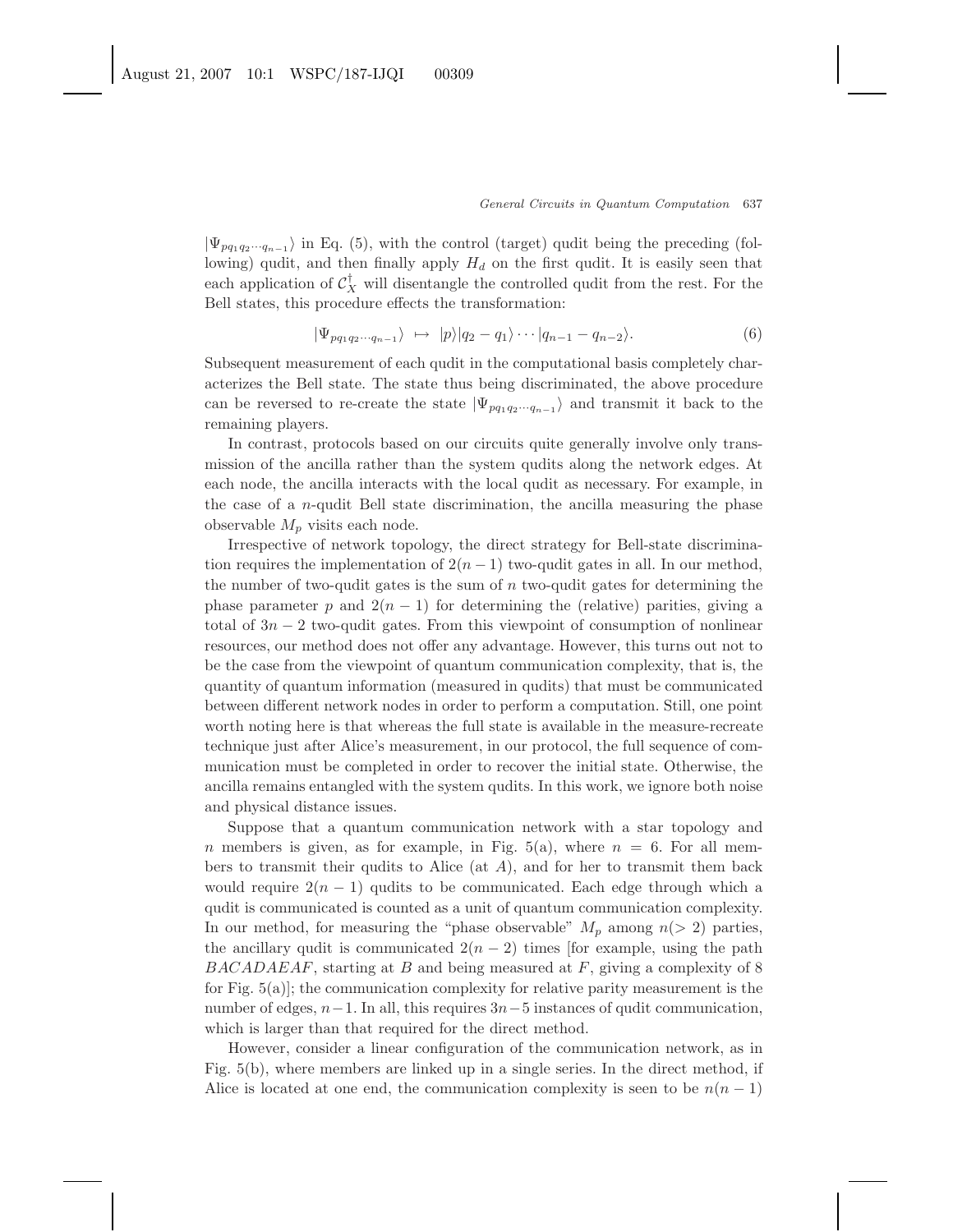

Fig. 5. Four possible configurations of the quantum communication network: (a) In a star topology, a set of "relative parity" measurements could be along each edge; (b) in the linear configuration, the strategy of observing consecutive qubits or qudits, in the manner of Fig. 4, can be used with advantage. Similar is the case with ring topology in (c) and the situation in Fig. (d), which depicts two subgraphs connected by an expensive edge, for example, a long-haul connection.

qudits (again, counting each traversed edge as one unit of quantum communication); it is  $(n^2-1)/2$  if she is in the middle. In either case, it is (of order)  $O(n^2)$ . In contrast, our method can be implemented using  $n - 1$  qudit communications for the phase and one qudit communication for each relative parity measurement. For example, to measure the phase observable, the ancillary qudit traverses the path CBADE, starting at  $C$  and being measured at  $E$ , giving a complexity of 4. This requires only  $2(n-1)$  qudits to be communicated in all, so that the required communication is only  $O(n)$ . Thus, a distributed rather than direct method gives a quadratic saving in quantum communication complexity.

A similar quadratic saving is seen to hold for the ring topology shown in Fig. 5(c). The situation described in Fig. 5(d) is of even greater practical relevance. In real life, we find the global Internet formed by long-haul connections between various local area networks (LANs). A corresponding quantum situation is encountered when the distributed computing occurs over a large area, where two relatively inexpensive quantum LANs of arbitrary topology [networks 1 and 2 in Fig. 5(d)] are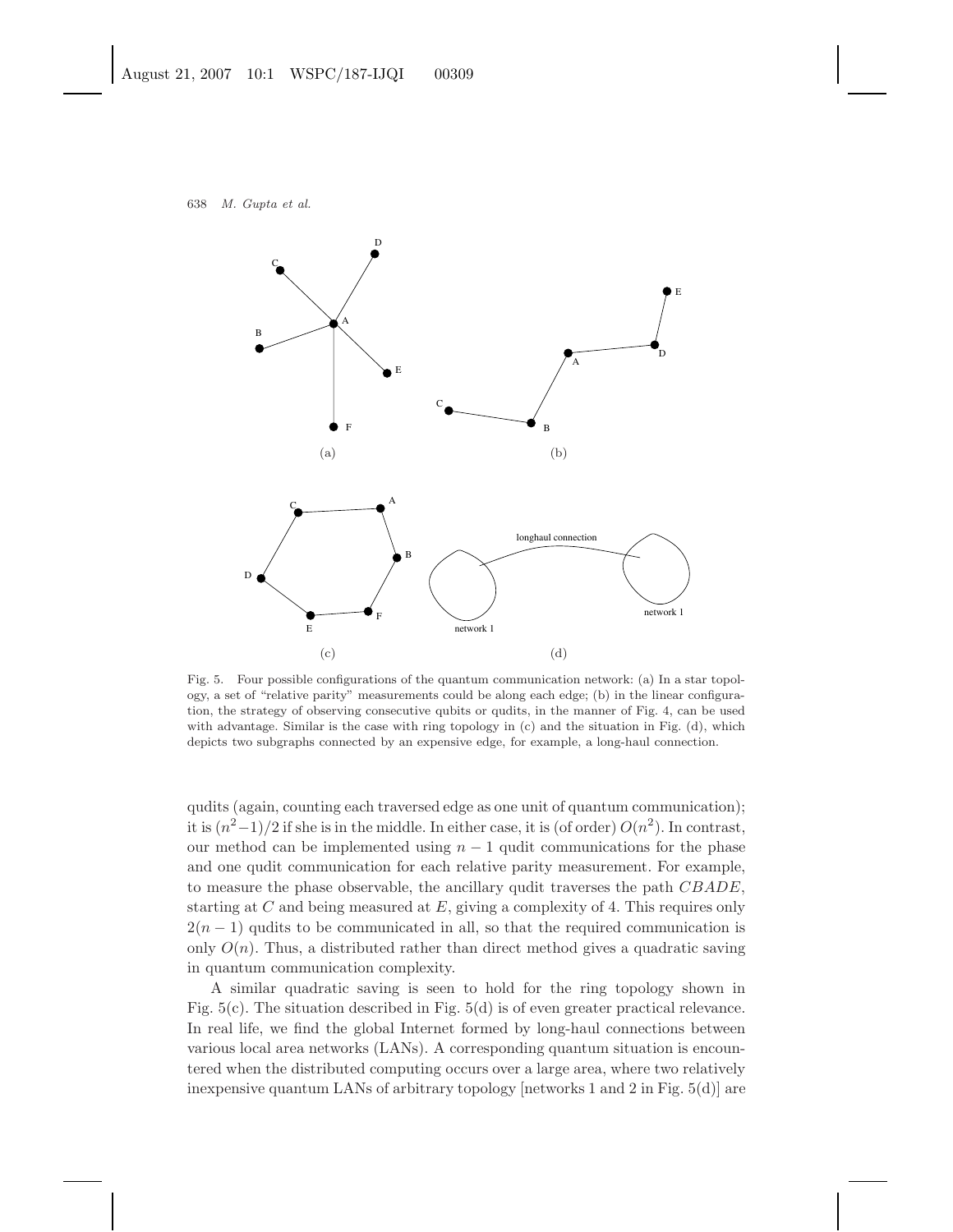linked by a much more costly connection, typically an expensive long-haul quantum channel. To perform a Bell state discrimination over the global net, the direct strategy would necessitate all qubits on one of the LANs to be transmitted across the long-haul channel. On the other hand, our distributed strategy allows for no more than two ancillary qudits to be transmitted across this channel, one for the phase observable measurement, and the other for one relative parity measurement between any member of network 1 and any member of network 2.

# **6. Conclusions**

We have developed a general method for constructing circuits to indirect and distribute measurements on multiple qudits. This generalizes and unifies a number of known circuit results. A side-benefit for quantum communication in distributed computing was also noted. We conclude by noting possible directions for generalizing our work. One way is to study the general conditions under which any (possibly complete) multi-qudit observable can be effectively distributed. Another is to allow for more general initial state preparation of ancillas. This could be used to extend optimal partial deterministic quantum teleportation of qubits<sup>43</sup> to qudits. Another idea is to allow the ancillas to be measured by positive-operator values measures rather than by only projective measurements.

### **Acknowledgments**

We are thankful to Prof. J. Pasupathy, V. Aravindan and H. Harshavardhan, Dr. Ashok Vudayagiri, Dr. Ashoka Biswas and Dr. Shubhrangshu Dasgupta for useful discussions.

### **References**

- 1. M. A. Nielsen and I. L. Chuang, *Quantum Computation and Quantum Information* (Cambridge University Press, 2000).
- 2. J. Stolze and D. Suter, *Quantum Computing* (Wiley-Vich, 2004).
- 3. A. Einstein, B. Rosen and B. Podolsky, *Phys. Rev.* **47** (1935) 777.
- 4. D. Bouwmeester, J. W. Pan, K. Mattle, M. Eibl, H. Weinfurter and A. Zeilinger, *Nature* **390** (1997) 575–579.
- 5. J. W. Pan, D. Bouwmeester, H. Weinfurter and A. Zeilinger, *Phys. Rev. Lett.* **80** (1998) 3891.
- 6. K. Mattle, H. Weinfurter, P. G. Kwait and A. Zeilinger, *Phys. Rev. Lett.* **76** (1996) 4656.
- 7. A. R. R. Carvalho, F. Mintert and A. Buchleitner, *Phys. Rev. Lett.* **93** (2004) 230501.
- 8. M. Hein, W. Dr and H.-J. Briegel, *Phys. Rev. A* **71** (2004) 032350.
- 9. W. K. Wootters and W. H. Zurek, *Nature* **299** (1982) 802.
- 10. J. Walgate, A. J. Short, L. Hardy and V. Vedral, *Phys. Rev. Lett.* **85** (2000) 4972.
- 11. S. Ghosh, G. Kar, A. Roy, A. S. Sen (De) and U. Sen, *Phys. Rev. A* **87** (2001) 277902.
- 12. S. Virmani, M. F. Sacchi, M. B. Plenio and D. Markham, *Phys. Lett. A* **288** (2001) 62.
- 13. Y. X. Chen and D. Yang, *Phys. Rev. A* **64** (2001) 064303.
- 14. S. Ghosh, G. Kar, A. Roy and D. Sarkar, *Phys. Rev. A* **70** (2004) 022304.